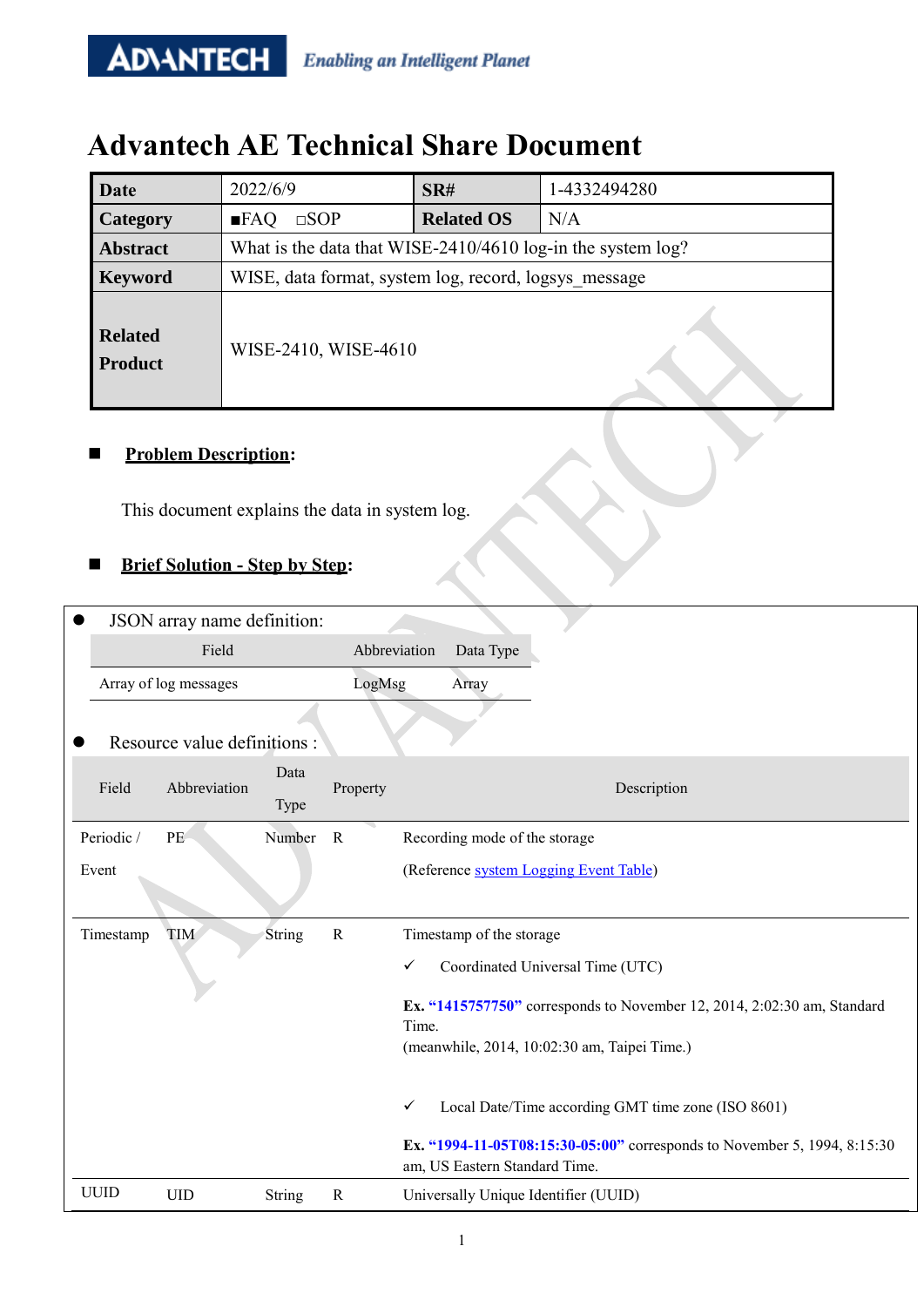# **ADVANTECH** Enabling an Intelligent Planet

| Max. 32 characters                                                        |  |
|---------------------------------------------------------------------------|--|
| <b>MAC</b><br>String<br><b>MAC ID</b><br>$\mathbf R$<br>MAC address.      |  |
| (12+5) characters, ex, "00-D0-C9-F0-63-F7"                                |  |
| $\mathbf R$<br>The data detail for event<br>Recording<br>Record<br>String |  |
| Record<br>Event<br>Description<br>message                                 |  |
| Wireless<br>1                                                             |  |
| Connection                                                                |  |
| $\overline{2}$<br>Reserved                                                |  |
| $\overline{3}$<br>Reserved                                                |  |
| $\overline{\mathbf{4}}$<br>Reserved                                       |  |
| 5<br>Reserved                                                             |  |
| 6<br>Reserved                                                             |  |
| $\overline{7}$<br>Power on/off<br>1: Power on<br>2: System restart        |  |
| $1:IO$ full<br>8<br>Memory                                                |  |
| 2: IO overwrite<br>full/overwrite                                         |  |
| 3: System overwrite<br>in log                                             |  |
| function                                                                  |  |
| Reserved<br>9                                                             |  |
| Reserved<br>10                                                            |  |
| Version<br>FW upgrade<br>11<br>Ex: A1.00 B01 $\rightarrow$ 0A100B01       |  |
| battery<br>12 <sub>1</sub><br>Byte 3<br>Byte $0 - 2$                      |  |
| Value<br>Event<br>$\theta$                                                |  |
| Low battery<br>$\mathbf{1}$                                               |  |
| Battery voltage (mV)<br>$\mathbf{1}$                                      |  |
| $\sqrt{2}$<br>Internal battery input                                      |  |
| $\overline{3}$<br><b>Internal Reference</b>                               |  |
|                                                                           |  |
| Ex: 00000001 $\rightarrow$ Low Battery Event                              |  |
| Ex: 01000DB5 $\rightarrow$ Battery voltage 3509 mV                        |  |
| 13<br>Reserved                                                            |  |
| 14<br>Reserved                                                            |  |
| 15<br>RF Event<br>Byte $0 - 2$<br>Event<br>Byte 3                         |  |
| Join fail<br>$\mathbf{0}$                                                 |  |
| $\Omega$<br>$\overline{2}$<br>RF intial                                   |  |
| fail                                                                      |  |
| $\overline{3}$<br>Code<br>Connect<br>fail                                 |  |
| Event code<br>Error<br>$\overline{4}$                                     |  |
| event                                                                     |  |
| 5<br>Command information<br>MAC                                           |  |
| Command                                                                   |  |
| Fent information<br>6<br>Fcnt                                             |  |
| Error<br>7                                                                |  |
|                                                                           |  |
| Detail refer to ** RF Event Table.                                        |  |
| Reserved<br>16                                                            |  |
| 17<br>Reserved                                                            |  |
| 18<br>${\rm HW}$<br>Byte $0 - 2$<br>Byte 3<br>Event                       |  |
| $\mathbf{0}$<br>Byte $0 - 1$<br>Vibration<br>Byte 2                       |  |
| ODR error<br>event<br>$\mathbf{1}$                                        |  |
| value                                                                     |  |
| $\sqrt{2}$<br>Sensor<br>error                                             |  |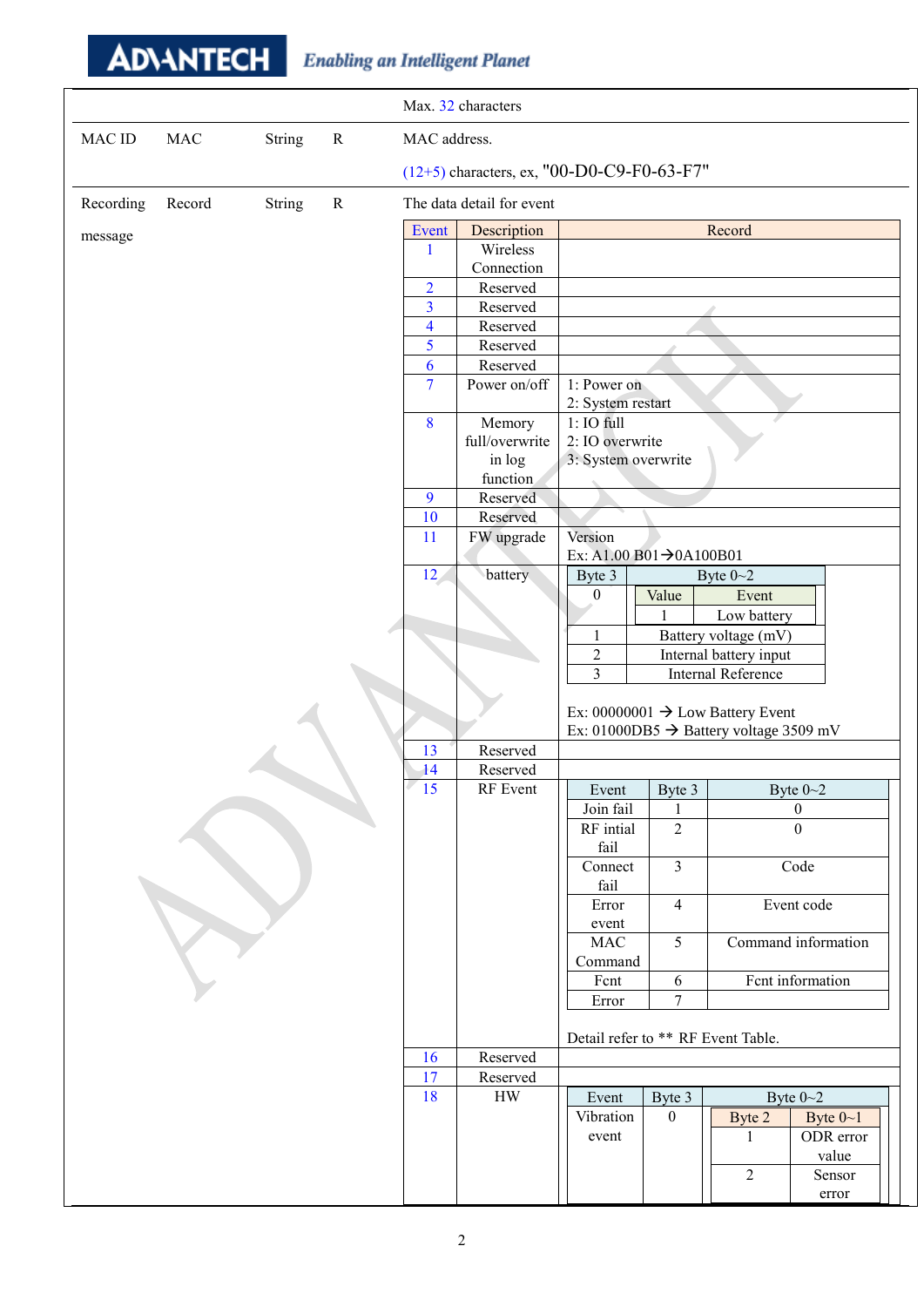\*\* RF Event Table

|        | Byte 2<br>Byte 0             |                   |                                                      |  |  |  |  |  |
|--------|------------------------------|-------------------|------------------------------------------------------|--|--|--|--|--|
|        | 0.5030502                    |                   |                                                      |  |  |  |  |  |
|        | Byte 3                       | Byte 1            |                                                      |  |  |  |  |  |
| Byte 3 |                              | Byte $0 - 2$      |                                                      |  |  |  |  |  |
| 01     | Join fail                    | 000000            |                                                      |  |  |  |  |  |
| 02     | RF initial<br>fail           | 000000            |                                                      |  |  |  |  |  |
| 03     | Connect                      | Code              | Description                                          |  |  |  |  |  |
|        | fail                         | $\bf{0}$          | No ACK                                               |  |  |  |  |  |
|        |                              | $-1000$           | LoRaWAN Busy                                         |  |  |  |  |  |
|        |                              | $-1001$           | LoRaWAN would block                                  |  |  |  |  |  |
|        |                              | $-1002$           | Service unknown                                      |  |  |  |  |  |
|        | $-1003$<br>Invalid parameter |                   |                                                      |  |  |  |  |  |
|        |                              | Invalid frequency |                                                      |  |  |  |  |  |
|        |                              | $-1005$           | Invalid data rate                                    |  |  |  |  |  |
|        |                              | $-1006$           | Invalid frequency and data rate                      |  |  |  |  |  |
|        |                              | $-1009$           | The device is not in a LoRaWAN                       |  |  |  |  |  |
|        |                              | $-1010$           | Payload length error                                 |  |  |  |  |  |
|        |                              | $-1011$           | The device is switched off                           |  |  |  |  |  |
|        |                              | $-1012$           | Stack not initialized                                |  |  |  |  |  |
|        |                              | $-1013$           | Service not supported                                |  |  |  |  |  |
|        |                              | $-1014$           | Crypto failure                                       |  |  |  |  |  |
|        |                              | $-1015$           | Invalid port                                         |  |  |  |  |  |
|        |                              | $-1016$           | Connection in progress                               |  |  |  |  |  |
|        |                              | $-1017$           | No active session                                    |  |  |  |  |  |
|        |                              | $-1018$           | Idle at the moment                                   |  |  |  |  |  |
|        |                              | $-1019$           | Cannot perform requested operation                   |  |  |  |  |  |
|        |                              | $-1020$           | Transmission will continue after duty cycle back-off |  |  |  |  |  |
|        |                              | $-1021$           | None of the channels is enabled at the moment        |  |  |  |  |  |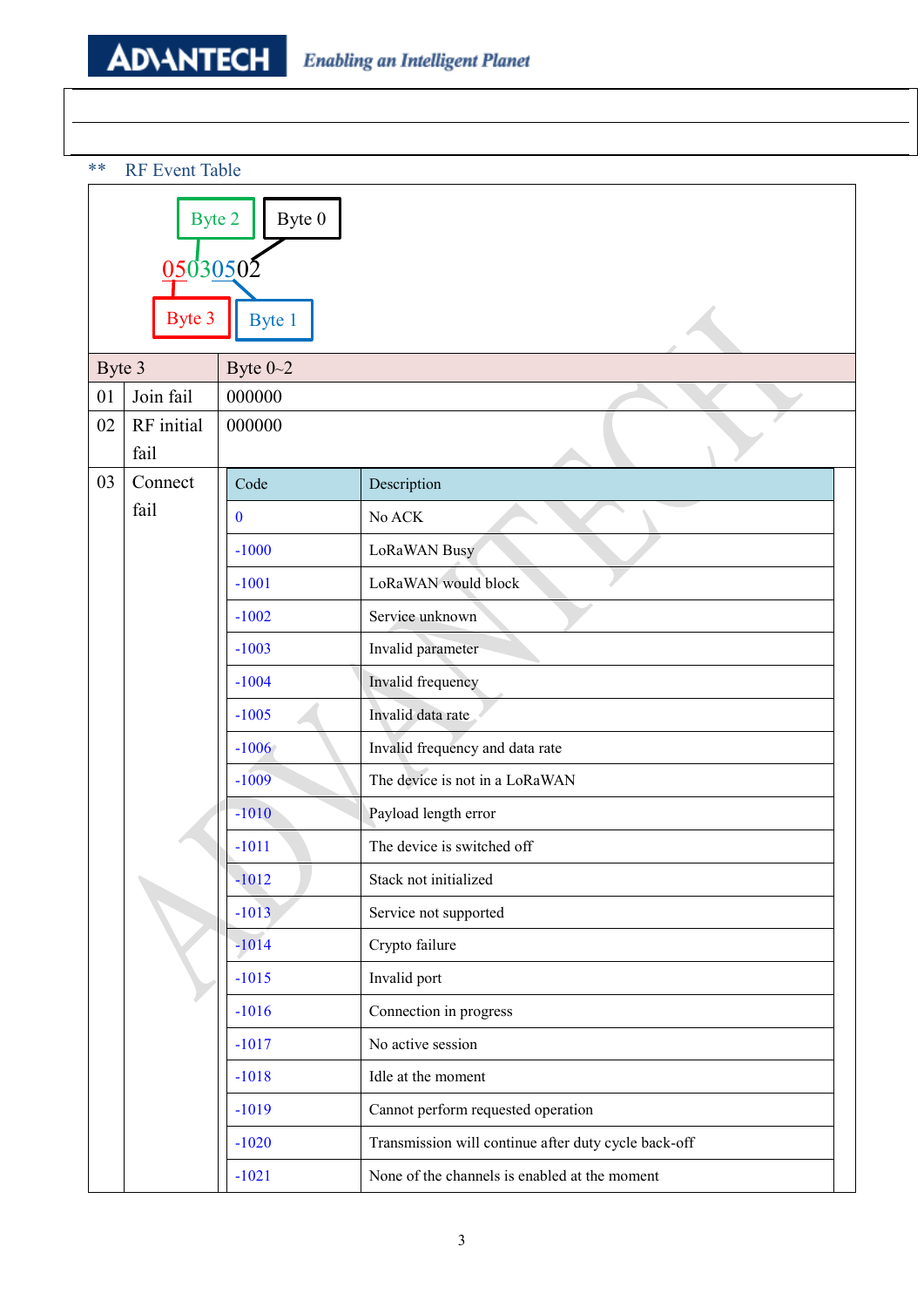# **ADVANTECH** Enabling an Intelligent Planet

|    |            | $-1022$           |                    |                                        |                      |                                         |  | None of the enabled channels is ready for another TX (duty cycle |  |  |  |
|----|------------|-------------------|--------------------|----------------------------------------|----------------------|-----------------------------------------|--|------------------------------------------------------------------|--|--|--|
|    |            |                   |                    | limited)                               |                      |                                         |  |                                                                  |  |  |  |
|    |            | $-1023$           |                    | Meta-data after an RX or TX is stale   |                      |                                         |  |                                                                  |  |  |  |
|    |            | $-1024$           |                    |                                        |                      | The device has already joined a network |  |                                                                  |  |  |  |
|    |            |                   |                    |                                        |                      |                                         |  |                                                                  |  |  |  |
|    |            |                   |                    |                                        |                      |                                         |  |                                                                  |  |  |  |
| 04 | Error      | <b>Event Code</b> |                    | Description                            |                      |                                         |  |                                                                  |  |  |  |
|    | event      | 000003(3)         |                    | Tx timeout                             |                      |                                         |  |                                                                  |  |  |  |
|    |            | 000004(4)         |                    | Tx error                               |                      |                                         |  |                                                                  |  |  |  |
|    |            | 000005(5)         |                    | Crypto error                           |                      |                                         |  |                                                                  |  |  |  |
|    |            | 000006(6)         |                    | Tx scheduling error                    |                      |                                         |  |                                                                  |  |  |  |
|    |            | 00000C(12)        |                    | Automatic uplink error                 |                      |                                         |  |                                                                  |  |  |  |
|    |            |                   |                    |                                        |                      |                                         |  |                                                                  |  |  |  |
|    |            |                   |                    |                                        |                      |                                         |  |                                                                  |  |  |  |
| 05 | <b>MAC</b> | 02 LinkCheckAns   |                    |                                        |                      |                                         |  |                                                                  |  |  |  |
|    | Command    | Byte 2            | Byte 1             |                                        | Byte 0               |                                         |  |                                                                  |  |  |  |
|    |            | 02                | 00                 |                                        | 00                   |                                         |  |                                                                  |  |  |  |
|    |            |                   |                    |                                        |                      |                                         |  |                                                                  |  |  |  |
|    |            | 03 LinkADRReq     |                    |                                        |                      |                                         |  |                                                                  |  |  |  |
|    |            | (1)               |                    | Service not supported:                 |                      |                                         |  |                                                                  |  |  |  |
|    |            | Byte 2<br>03      | Byte 1<br>00       |                                        | Byte 0               |                                         |  |                                                                  |  |  |  |
|    |            |                   |                    |                                        | $00\,$               |                                         |  |                                                                  |  |  |  |
|    |            | (2) Normal:       |                    |                                        |                      |                                         |  |                                                                  |  |  |  |
|    |            | Byte 2            | Byte 1             |                                        |                      |                                         |  | Byte 0                                                           |  |  |  |
|    |            | 03                | DataRate           |                                        |                      |                                         |  | <b>TXPower</b>                                                   |  |  |  |
|    |            |                   |                    | Status (After LinkADRReq is completed) |                      |                                         |  | Bytes processed                                                  |  |  |  |
|    |            |                   | <b>Bits</b>        | 7:2                                    | $\mathbf{1}$         | $\boldsymbol{0}$                        |  |                                                                  |  |  |  |
|    |            |                   |                    | Reserved                               | Data                 | Channel                                 |  |                                                                  |  |  |  |
|    |            |                   |                    |                                        | rate                 | mask                                    |  |                                                                  |  |  |  |
|    |            |                   |                    |                                        |                      |                                         |  |                                                                  |  |  |  |
|    |            |                   | 04 DutyCycleReq    |                                        |                      |                                         |  |                                                                  |  |  |  |
|    |            | Byte 2            | Byte 1             |                                        |                      |                                         |  | Byte 0                                                           |  |  |  |
|    |            | 04                | Code               | Description                            |                      |                                         |  | MaxDCycle                                                        |  |  |  |
|    |            |                   | 00                 | <b>Success</b>                         |                      |                                         |  |                                                                  |  |  |  |
|    |            |                   | 0E                 |                                        | Payload length error |                                         |  |                                                                  |  |  |  |
|    |            |                   |                    |                                        |                      |                                         |  |                                                                  |  |  |  |
|    |            |                   | 05 RXParamSetupReq |                                        |                      |                                         |  |                                                                  |  |  |  |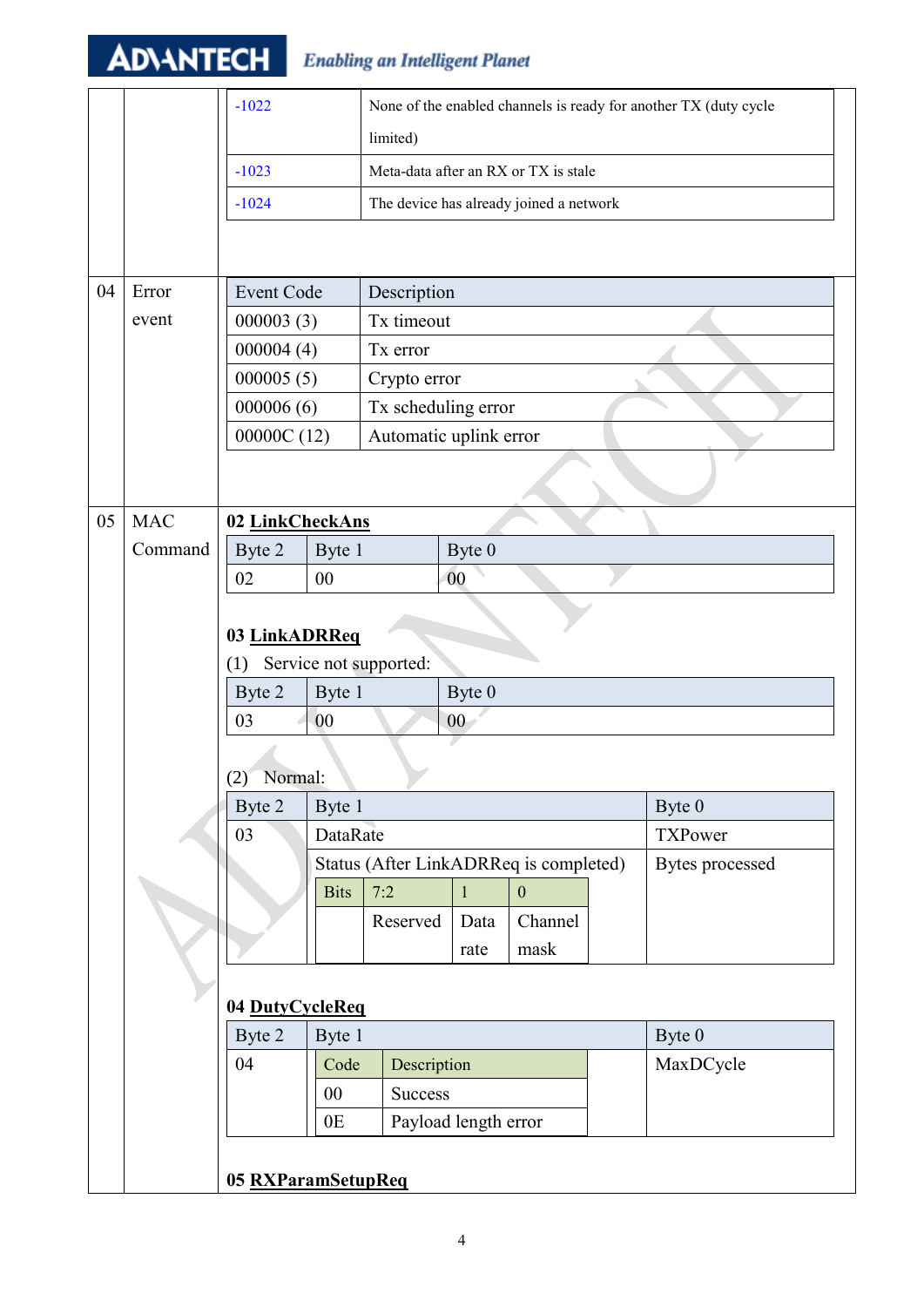#### **ADVANTECH Enabling an Intelligent Planet**

|                              |             |                                  |                |              |                  |           | Byte 0         |                      |  |
|------------------------------|-------------|----------------------------------|----------------|--------------|------------------|-----------|----------------|----------------------|--|
| Byte 2                       | Byte 1      |                                  |                |              |                  |           |                |                      |  |
| 05                           |             | RX1DRoffset                      |                |              |                  |           | RX2DataRate    |                      |  |
| Frequency                    |             |                                  |                |              |                  |           |                |                      |  |
| 05                           |             | Status (After RXParamSetupReq is |                |              |                  |           |                |                      |  |
|                              | completed)  |                                  |                |              |                  |           |                |                      |  |
|                              | <b>Bits</b> | 7:3                              | $\overline{2}$ | $\mathbf{1}$ | $\boldsymbol{0}$ |           | Code           | Description          |  |
|                              |             | Reserved                         | Rx1Dr          | Data         |                  | Frequency | 00             | <b>Success</b>       |  |
|                              |             |                                  | Offset         | rate         |                  |           | 0 <sub>E</sub> | Payload              |  |
|                              |             |                                  | range          |              |                  |           |                | length error         |  |
| 06 DevStatusReq              |             |                                  |                |              |                  |           |                |                      |  |
| Byte 2                       | Byte 1      |                                  |                |              |                  |           | Byte 0         |                      |  |
| 06                           | $00\,$      |                                  |                |              |                  |           | 00             |                      |  |
| 07 NewChannelReq<br>Byte 2   | Byte 1      |                                  |                |              |                  |           | Byte 0         |                      |  |
| 07                           | ChIndex     |                                  |                |              |                  |           | <b>DrRange</b> |                      |  |
| Frequency                    |             |                                  |                |              |                  |           |                |                      |  |
| 07                           |             | Status (After NewChannelReq is   |                |              |                  |           |                |                      |  |
|                              | completed)  |                                  |                |              |                  |           |                |                      |  |
|                              | <b>Bits</b> | 7:2                              | $\,1\,$        |              | $\boldsymbol{0}$ |           | Code           | Description          |  |
|                              |             | Reserved                         | Data rate      |              |                  | Frequency | 00             | <b>Success</b>       |  |
|                              |             |                                  |                |              |                  |           | 0E             | Payload              |  |
|                              |             |                                  |                |              |                  |           |                | length error         |  |
|                              |             |                                  |                |              |                  |           |                |                      |  |
| 08 RXTimingSetupReq          |             |                                  |                |              |                  |           |                |                      |  |
| Byte 2                       | Byte 1      |                                  |                |              |                  | Byte 0    |                |                      |  |
| 08                           | Delay       |                                  |                |              |                  | Code      | Description    |                      |  |
|                              |             |                                  |                |              |                  | $00\,$    | Success        |                      |  |
|                              |             |                                  |                |              |                  |           |                |                      |  |
|                              |             |                                  |                |              |                  | 0E        |                | Payload length error |  |
|                              |             |                                  |                |              |                  |           |                |                      |  |
| 09 TxParamSetupReq<br>Byte 2 | Byte 1      |                                  |                |              |                  | Byte 0    |                |                      |  |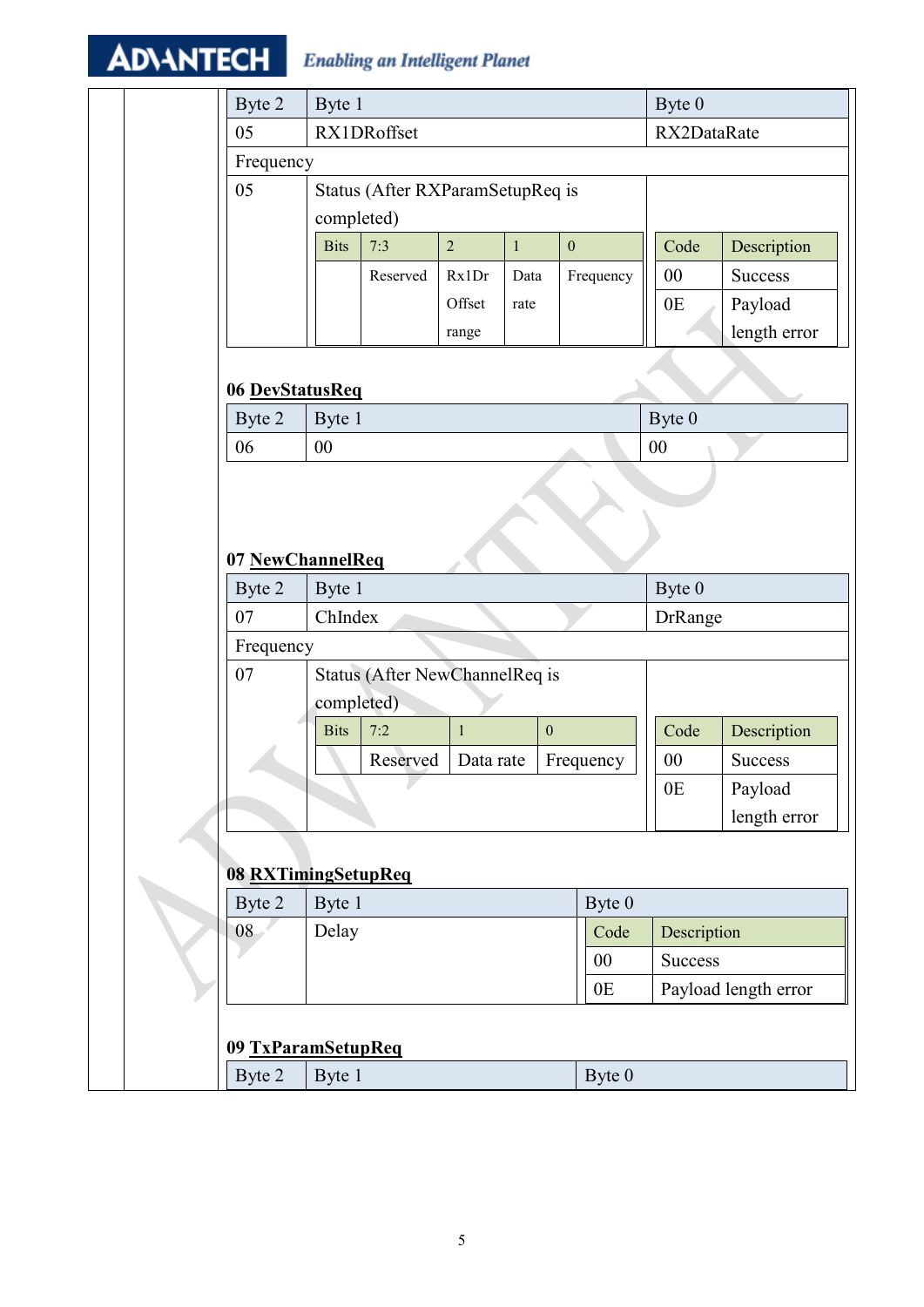|        | <b>ADVANTECH</b> |                     |             | <b>Enabling an Intelligent Planet</b>    |           |  |                |        |                |                      |  |
|--------|------------------|---------------------|-------------|------------------------------------------|-----------|--|----------------|--------|----------------|----------------------|--|
|        |                  | 09                  | EIRP        |                                          |           |  | Result         |        |                |                      |  |
|        |                  |                     |             | DwellTime                                |           |  | Code           |        | Description    |                      |  |
|        |                  |                     |             |                                          |           |  | 00             |        | <b>Success</b> |                      |  |
|        |                  |                     |             |                                          |           |  | 0 <sub>E</sub> |        |                | Payload length error |  |
|        |                  |                     |             |                                          |           |  | 15             |        |                | Invalid parameter    |  |
|        |                  | 0A DIChannelReq     |             |                                          |           |  |                |        |                |                      |  |
|        |                  | Byte 2              | Byte 1      |                                          |           |  |                | Byte 0 |                |                      |  |
|        |                  | 0A                  | 00          |                                          |           |  |                |        | ChIndex        |                      |  |
|        |                  | Frequency           |             |                                          |           |  |                |        |                |                      |  |
|        |                  | 0A                  |             | Status (After DlChannelReq is completed) |           |  |                |        |                |                      |  |
|        |                  |                     | <b>Bits</b> | 7:2<br>$\overline{0}$<br>$\mathbf{1}$    |           |  |                | Code   | Description    |                      |  |
|        |                  |                     |             | Reserved                                 | Uplink    |  | Frequency      | $00\,$ |                | <b>Success</b>       |  |
|        |                  |                     |             |                                          | frequency |  |                | 0E     |                | Payload              |  |
|        |                  |                     |             |                                          |           |  |                |        |                | length error         |  |
| 06     | Fcnt             | Byte 2              |             | Byte $1 - 0$                             |           |  |                |        |                |                      |  |
|        |                  | 01                  |             | <b>Uplink</b> frame counter              |           |  |                |        |                |                      |  |
|        |                  | 02                  |             | Downlink sequence counter                |           |  |                |        |                |                      |  |
|        |                  | 03                  |             | Downlink sequence counter difference     |           |  |                |        |                |                      |  |
|        |                  |                     |             |                                          |           |  |                |        |                |                      |  |
| $\tau$ | Error            | <b>Event Code</b>   |             | Description                              |           |  |                |        |                |                      |  |
|        |                  | MIC error<br>000001 |             |                                          |           |  |                |        |                |                      |  |
|        |                  | 000002              |             | LaRaWAN timeout reset                    |           |  |                |        |                |                      |  |
|        |                  |                     |             |                                          |           |  |                |        |                |                      |  |